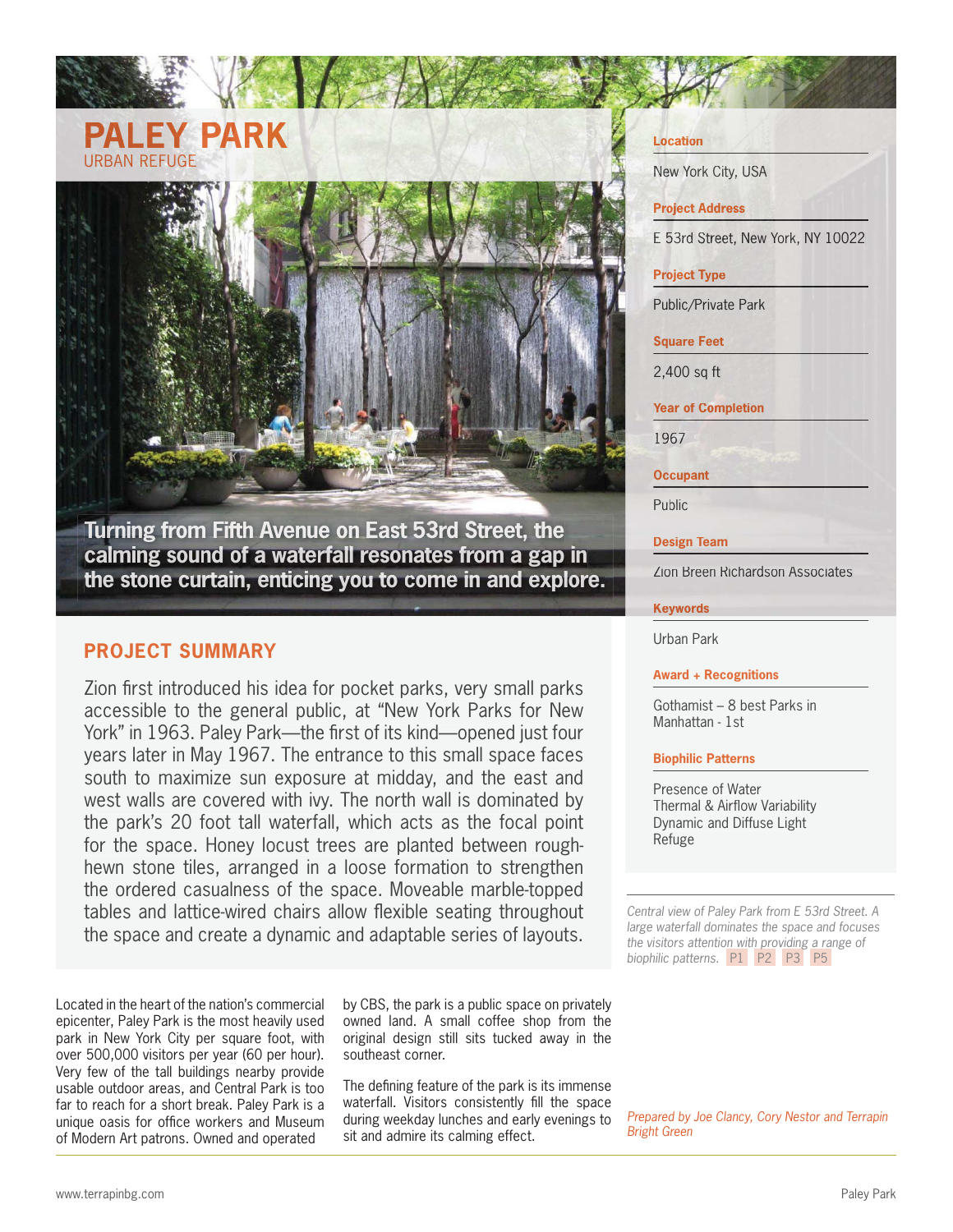# **NATURE IN THE SPACE**

| [P1]                     | Visual Connection with Nature.<br>Views of locust trees, ivy, and waterfall                                                                                            |
|--------------------------|------------------------------------------------------------------------------------------------------------------------------------------------------------------------|
| [P2]                     | <b>Non-Visual Connection</b><br>With Nature. Sound of<br>splashing water from waterfall                                                                                |
| [P3]                     | <b>Non-Rhythmic Sensory</b><br><b>Stimuli.</b> Waterfall on the north wall, ivy<br>covered walls, rustling canopy leaves                                               |
| [P4]                     | Access to Thermal & Airflow<br><b>Variability.</b> Movable chairs and tables,<br>differing levels of shading from locust<br>trees, cooling effect from waterfall spray |
| [PS]                     | Presence of Water. 20 foot<br>waterfall covering the nothern wall                                                                                                      |
| [P6]                     | Dynamic & Diffuse Light. Dappled<br>light filtering through tree canopy, ivy covered<br>walls allow different levels of light penetration                              |
| [P7]                     | <b>Connection with</b><br><b>Natural Systems. Seasonal</b><br>changes in canopy cover                                                                                  |
| <b>NATURAL ANALOGUES</b> |                                                                                                                                                                        |
| [PS]                     | <b>Biomorphic Forms &amp;</b><br>Patterns. Not present in design                                                                                                       |
| [P9]                     | <b>Material Connection with</b><br><b>Nature.</b> Ivy covered walls                                                                                                    |
| [P10]                    | <b>Complexity &amp; Order.</b><br>Not present in design                                                                                                                |
|                          | <b>NATURE OF THE SPACE</b>                                                                                                                                             |
| $[$ P11]                 | <b>Prospect.</b> Raised entrance and seating<br>provides views to busy street beyond                                                                                   |
| [P12]                    | Refuge. Limited visual access to<br>street, inward-facing and protected<br>benches, sound of waterfall                                                                 |
| [P13]                    | <b>Mystery.</b> Not present in design                                                                                                                                  |
|                          |                                                                                                                                                                        |

*Photo: The overhead tree canopy throughout the park contributes to the refuge effect and provides dynamic and diffuse sunlight and cover for songbirds in its branches. By changing with the seasons, the locust trees provide variability in both light transmission and color.* 

*Photo: The raised prospect view is 98 feet (30 meters) from the waterfall to the East 53rd Street sidewalk.* 



PLAN



# $SECTION$

**[P5] PRESENCE OF WATER:**

Approximately 20% of the total floor and wall area is occupied by the park's waterfall, and its sound can be heard from as far away as the sidewalk. At up to 90 decibels, it is loud enough to drown out traffic and other street noises, as well as neighboring conversations. Moving the chairs and tables closer or further from the waterfall allows occupants to choose the noise level most appropriate for them. It also allows them to choose between different thermal environments, as the waterfall cools the air significantly. While unintentional, kids play in the mist and splash the water pooling on the ground, creating a multisensory experience and increasing the feature's positive physiological impact.

The construction of the waterfall helps to amplify its impact on the space. A large vertical aggregate was used to create the surface's rough texture. This rough surface creates turbulent water streams that increase the sound, amount of mist, and the visual interest of the feature. 16 spot lights on either side of the wall highlight the texture and depth of the water.

By providing access to water, the space draws users in from the street. The soothing sound of water striking stone drowns out the street noise, yet is not so overpowering to be unpleasant, offering a calming auditory and visual experience.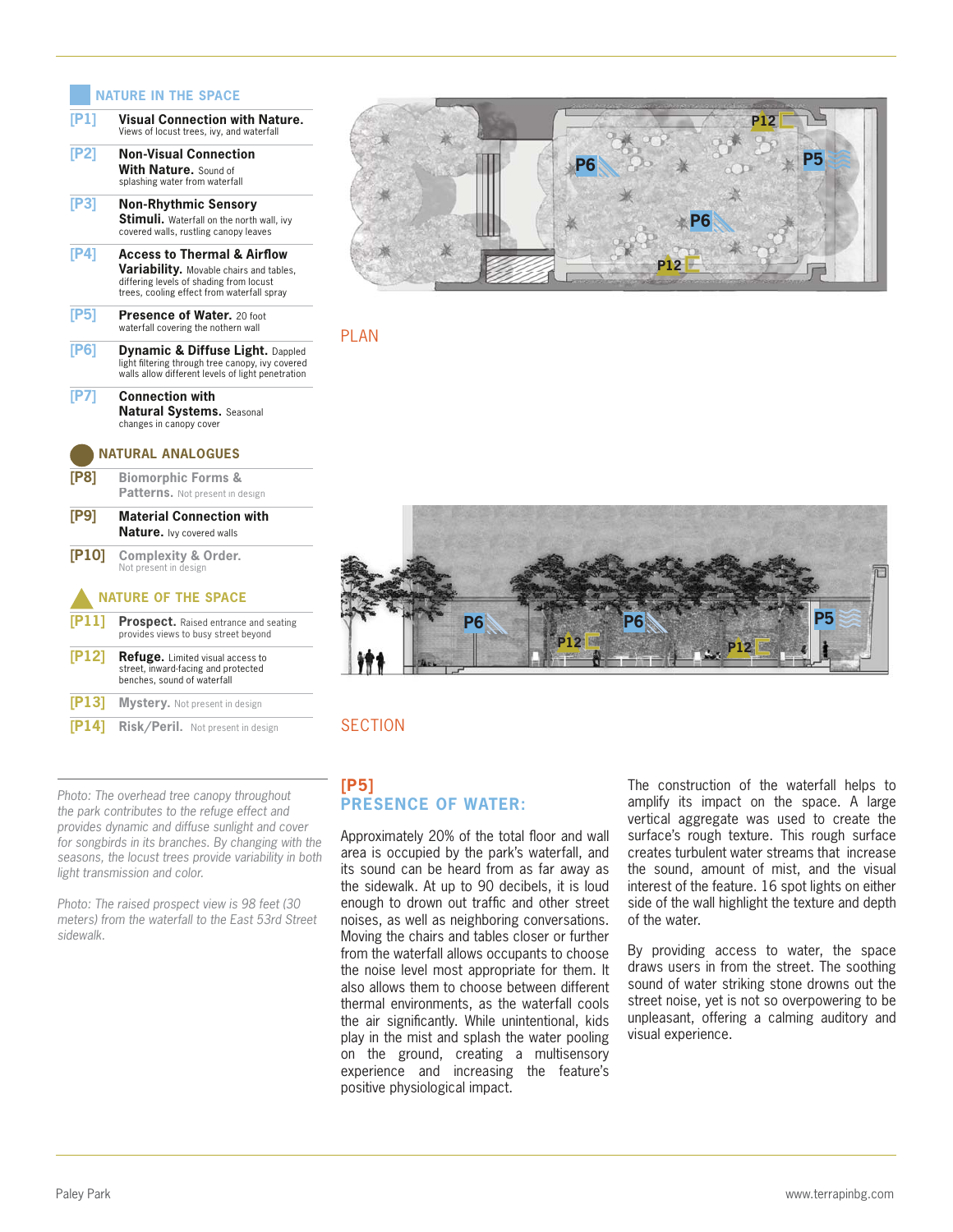

# **[P4] THERMAL & AIRFLOW VARIABILITY**

The shade of the trees, water feature, and moveable seating allow occupants to achieve optimal thermal comfort by moving around and occupying the space at their discretion. This endless customization also encourages social interaction by adapting easily to the needs of occupants.

The large waterfall lowers the temperature of the entire park, and is particularly appealing on scorching summer days in NYC. The waterfall is angled back about 10 degrees, and the large aggregate allows the water to break and ripple across the pool at its base, increasing the surface area and evaporation rate. Especially on hot days, the park is noticeably cooler than the surrounding area.

The locus trees provide shading in the summer. In the winter months, the trees drop their leaves and allow much needed sun into the park.



# **[P6] DYNAMIC AND DIFFUSE LIGHT**

The site's southwest aspect plays a vital role in its success and use because the space has dappled sunlight filtering through the canopy from midday to afternoon during the warmer months. The porous canopy of loose, rustling leaves allows light to penetrate and create shadows that dance on the cobbled ground. Combined with the tall, ivy-covered walls, this allows for varying levels of light and thermal variability throughout the space. The ability to move tables and chairs according to shade and glare patterns also contributes to occupants' enjoyment and utilization of the space.

Seasonal changes in canopy cover moderate the changing temperature and sun exposure, connecting occupants to the natural cycles of sun exposure that occur throughout the year.

The restricted palettes of materials, colors, and water are visually relaxing while increasing the vivid impact of greenery within the space.



# **[P12] REFUGE**

Paley Park was designed to offer ideal refuge. With limited visual access into the space from outside on the street, inward-facing benches with protected backs, elevation from the sidewalk that offers prospective views, and an informal arrangement of shading trees, occupants can enjoy a variety of refuge conditions.

The noise from the waterfall also provides privacy and refuge to occupants conversing. The vertical surface area occupied by the ivy and waterfall maximizes the inclusion of natural elements in the space. This lies in stark contrast to the experience of the adjacent street landscape, where the busy urban environment requires greater cognitive functionality, leading to mental fatigue.

These condidtions make the visitor feel safe and secluded, but not alone. The restricted palette of materials and colors is visually relaxing. The soothing sound of water striking stone drowns out street noise, yet is not so overpowering to be unpleasant, offering a calming auditory and visual experience. The space demands little directed attention, leading to replenishment of mental capacities, as explained by Attention Restoration Theory (ART).

*Left: Lighting basks the waterfall and amplifies its surface texture. This enhances the waterfall's shimmer and provides additional non-rhythmic sensory stimuli.* P3 P4 P5

*Center: The overhead canopy was specifically chosen to allow natural light to filter through the leaves in the summer and die back for ample sun in the winter.* P6 P7 P12

*Right: The entire park is set back between two large skyscrapers. An elevated entryway and structural bump outs create an urban refuge for visitors.* P12